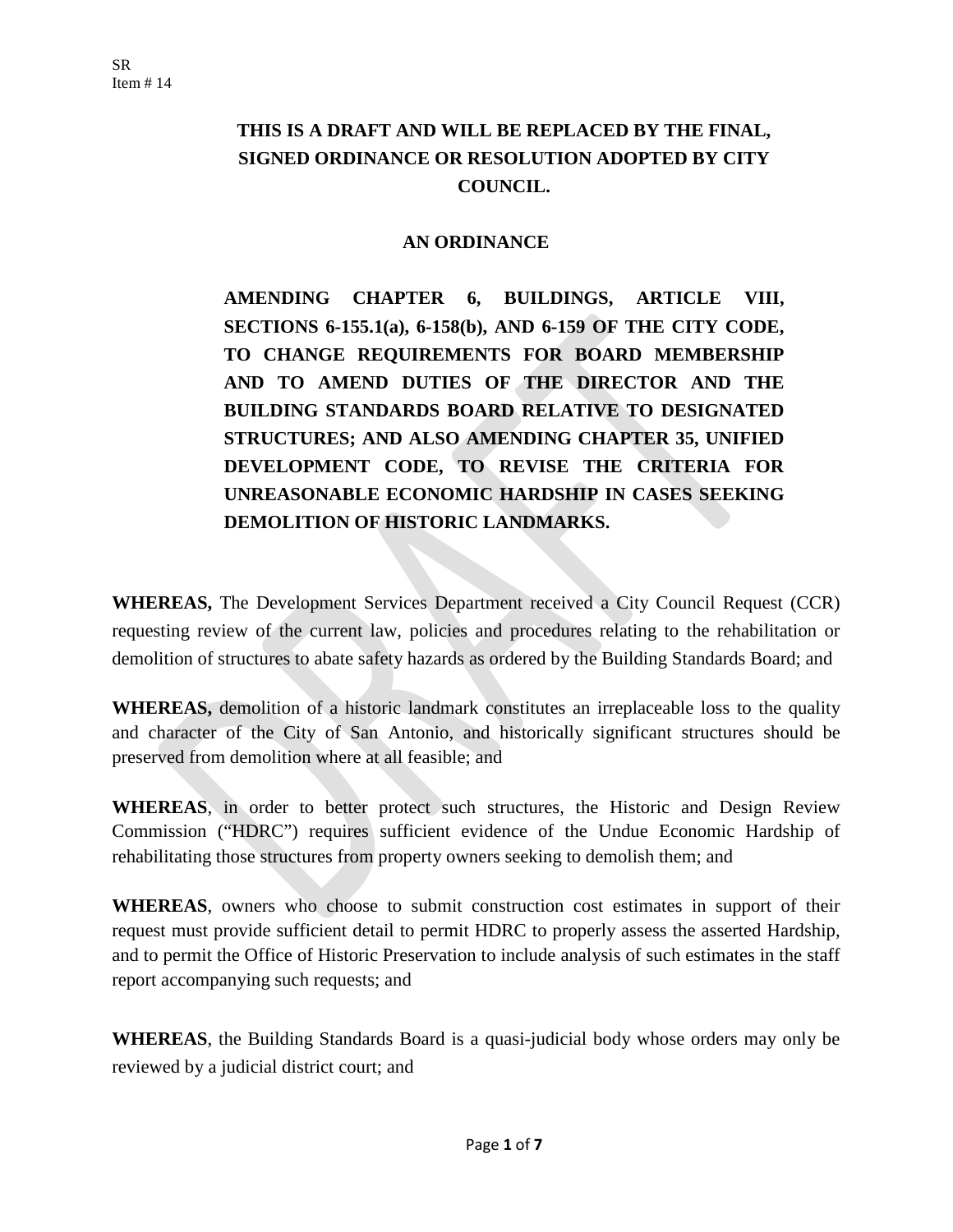**WHEREAS**, the composition of the Building Standards Board was revised from an allemployee board to a board composed of City of San Antonio citizens at the request of City Council in April 2013; and

**WHEREAS**, to improve the City's process to review and determine the feasibility of rehabilitation or demolition of dangerous structures, sections of Chapter 6, Article VIII require revisions; and

**WHEREAS**, the Building Standards Board membership composition is to be revised to more accurately reflect the community it serves; and

**WHEREAS**, the entire Building Standards Board rather than individual panels should address cases involving structures designated as historically significant; and

**WHEREAS**, the Development Services Director, in special circumstances, should be afforded the discretion to allow additional time to abate a dangerous structure; and

**WHEREAS,** it is proposed to explore the availability of stabilization funds to assist homeowners with emergency securing measures; and

WHEREAS, it is proposed to research possible methods for clearing titles of dangerous structures to improve potential for purchase, rehabilitation, and/or redevelopment of these structures in coordination with legal experts; **NOW THEREFORE**,

## **BE IT ORDAINED BY THE CITY COUNCIL OF THE CITY OF SAN ANTONIO**

**SECTION 1**. Chapter 6, Article VIII, Sections 6-155.1(a), 6-158(b), and 6-159 of the City Code of San Antonio, Texas are as follows:

**"Sec. 6-155.1. - Building Standards Board [standards board] established and authority.**

(a) The Building Standards Board (BSB) is hereby established, and shall consist of fourteen (14) members. Membership of the BSB shall consist of the following: [Ten  $(10)$  members of the board shall be district appointments and four  $(4)$ members shall be at-large. The at-large positions shall include: one member appointed by the mayor and three (3) members shall be appointed by the City Council.

The four at-large appointments by the Mayor and City Council shall consist of:

(1) One professional manager of single family rental properties;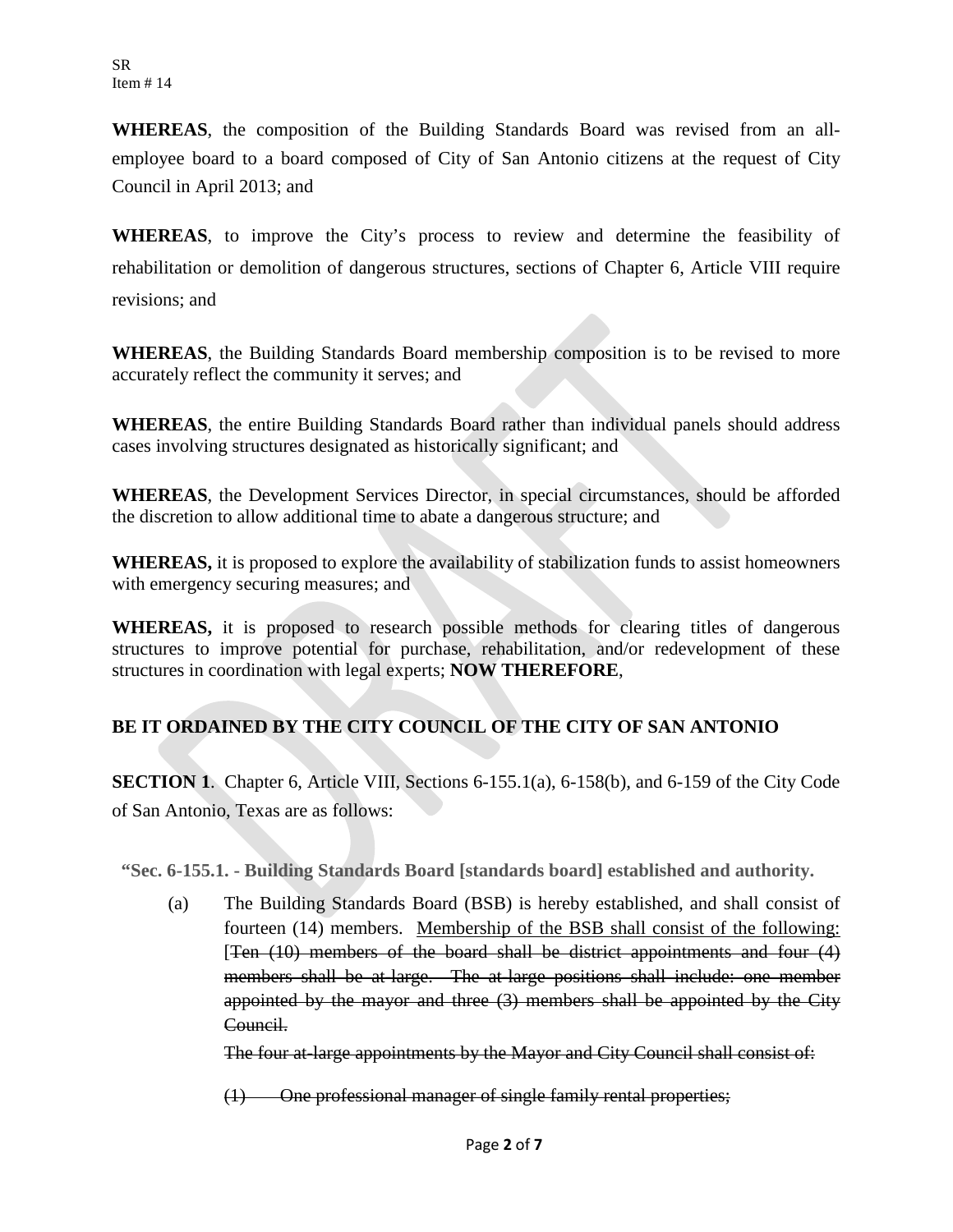- (2) One professional manager of multifamily rental property;
- (3) One professional manager of retail/office/commercial rental property, engineer, architect, or design professional;
- (4) One professional in one of the following disciplines: Architecture (licensed in the state), history, architectural history, archaeology, or planning, all having demonstrated experience addressing adaptive reuse of existing and historic buildings.]

(1) Two architects, one of which shall have demonstrated experience addressing adaptive reuse of existing and historic buildings;

(2) Two engineers, one of which shall have demonstrated experience addressing adaptive reuse of existing and historic buildings;

(3) Two general contractors, one of which shall have demonstrated experience addressing adaptive reuse of existing and historic buildings;

- (4) Two social workers;
- (5) Two health care professionals;
- (6) Two retired persons over the age of 64;
- (7) Two veterans of the United States Military; or

(8) A professional property manager who may be substituted for one general contractor and/or one social worker, for a maximum total of two possible substitutions.

Appointments shall be governed by [chapter](http://library.municode.com/HTML/11508/level2/PTIICO_CH2AD.html#PTIICO_CH2AD) 2, article IX entitled "Boards and commission rules."

\*\*\*\*\*\*

#### **6-158 – Dangerous Buildings or structures cases.**

\*\*\*\*\*\*

(b) Historic Structures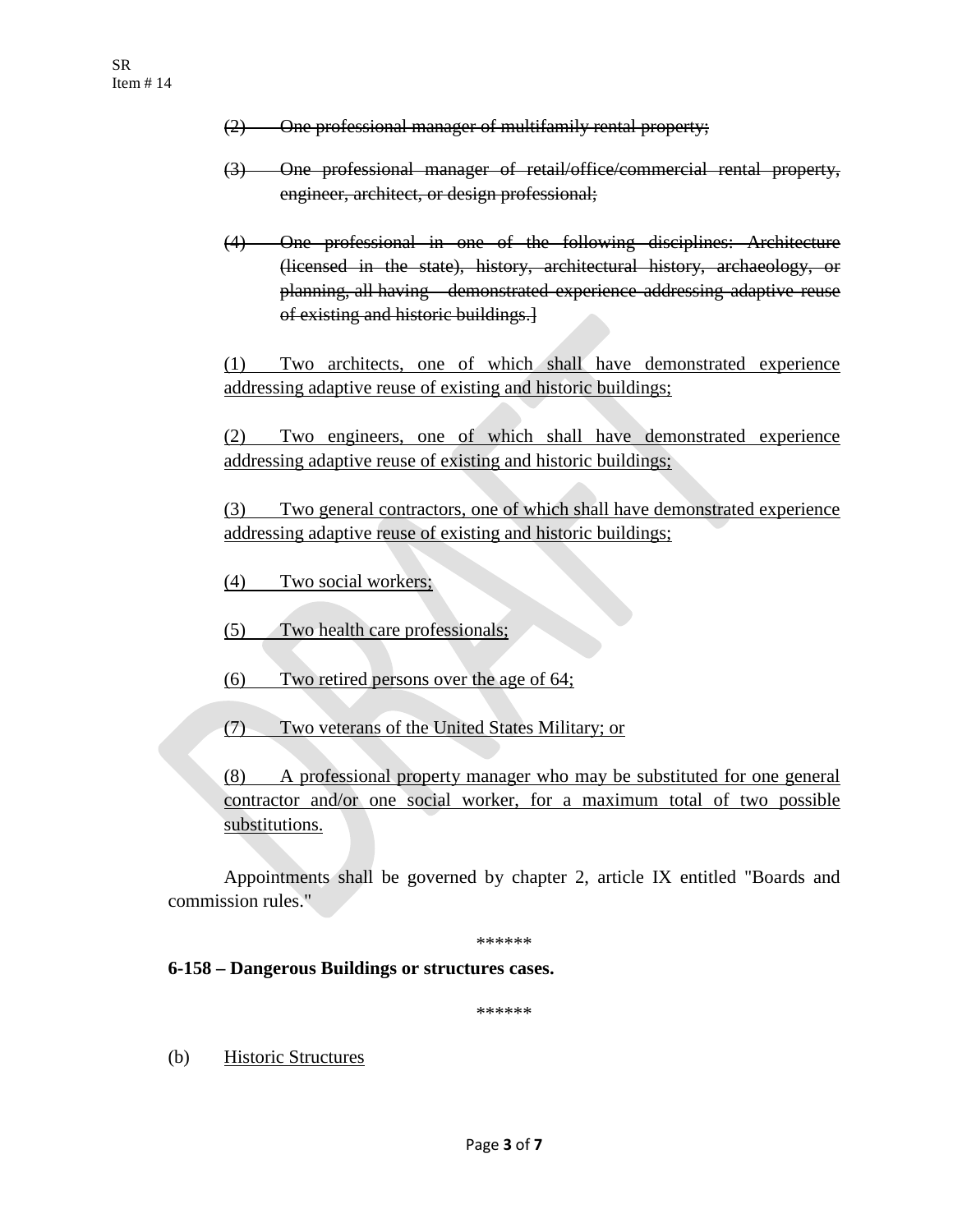- (1) Concurrent with preparation of a dangerous building or structure case for referral to the BSB, and before a hearing, the [code compliance] Development Services director or designee shall advise in writing the city's historic preservation officer of the location of the subject building or structure and the nature of the violation. Such advisement shall commence the timeframe for status determination, in lieu of an application for demolition. Within thirty (30) days of receipt of the information, the city historic preservation officer shall advise the BSB in writing whether or not the building or structure is a landmark or is in an historic district, and if neither a landmark nor in an historic district, whether or not the building or structure has historical, cultural, architectural, or archaeological significance (structure having significance).
- (2) If the building or structure is a landmark, in an historic district, listed or eligible for listing in the National Register of Historical Places, or possesses historical, cultural, architectural, or archaeological significance, BSB shall ensure that an order, finding, or other action taken complies with the requirements set out in the Uniform Development Code § 35-617. Provided, however, within sixty (60) days from the date of receipt of the information from the [code compliance] Development Services director or designee, the historic preservation officer must have obtained the historic and design review commission concurrence that a building r structure having significance should be designated a landmark. Further, the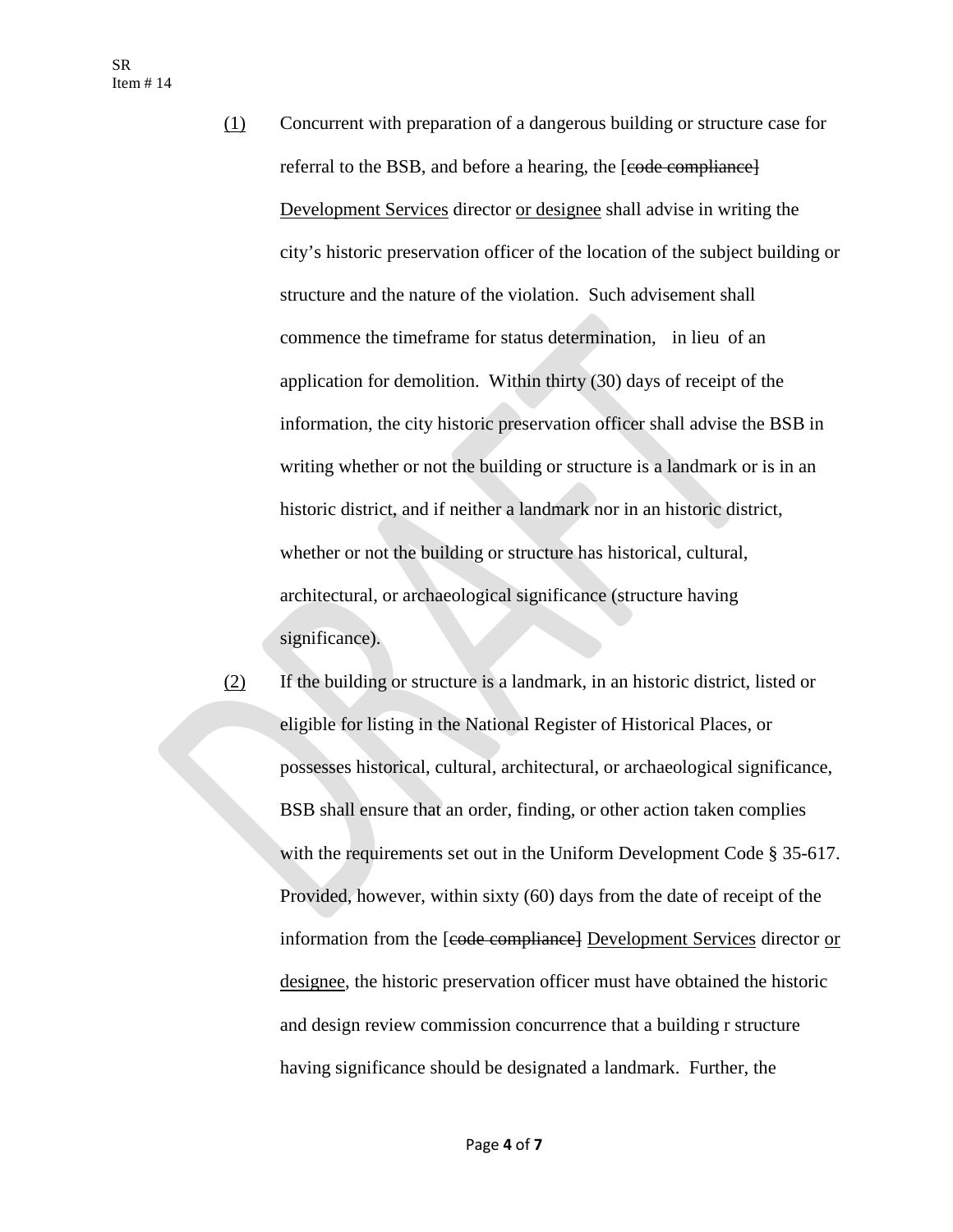structure having significance must be so designated by city council one hundred eighty (180) days after the date of receipt of the information from the [code compliance] Development Services director or designee. If any one of the deadlines set out above is not met, the BSB may presume the building or structure does not have historical, cultural, architectural or archaeological significance.

(3) In instances in which a dangerous building or structure is designated a historic landmark or located within an historic district and has not received a recommendation of demolition from the Historic Design and Review Commission, the case shall be heard by the full membership of the BSB. All quorum requirements shall be met.

### **6-159 – Standards for repair, vacation, or demolition; BSB review of demolition settlement.**

The following standards shall guide the code compliance director in his discretion in ordering a hearing for repair, vacate, secure, and/or demolish a dangerous building and these standards shall be observed and applied by the hearing officers who comprise the building standards board.

\*\*\*\*\*\*

- (1) The Director of Development Services, at his/her discretion, may allow additional time to develop a rehabilitation plan for occupied homesteads under special circumstances faced by the owner including, but not limited to, mental and/or physical hardships; age; income; length of occupancy; and veteran status.
- (1 2) If the alleged dangerous building can be feasibly repaired or the condition remedied so that it will no longer exist in violation of the terms of this article, it shall first be ordered remedied or repaired by the hearing officers. Demolition shall be regarded as the remedy of last resort.
- (2 3) If the building is in such condition as to make it dangerous to the health or safety of its occupants, it shall be ordered by the hearing officers to be vacated.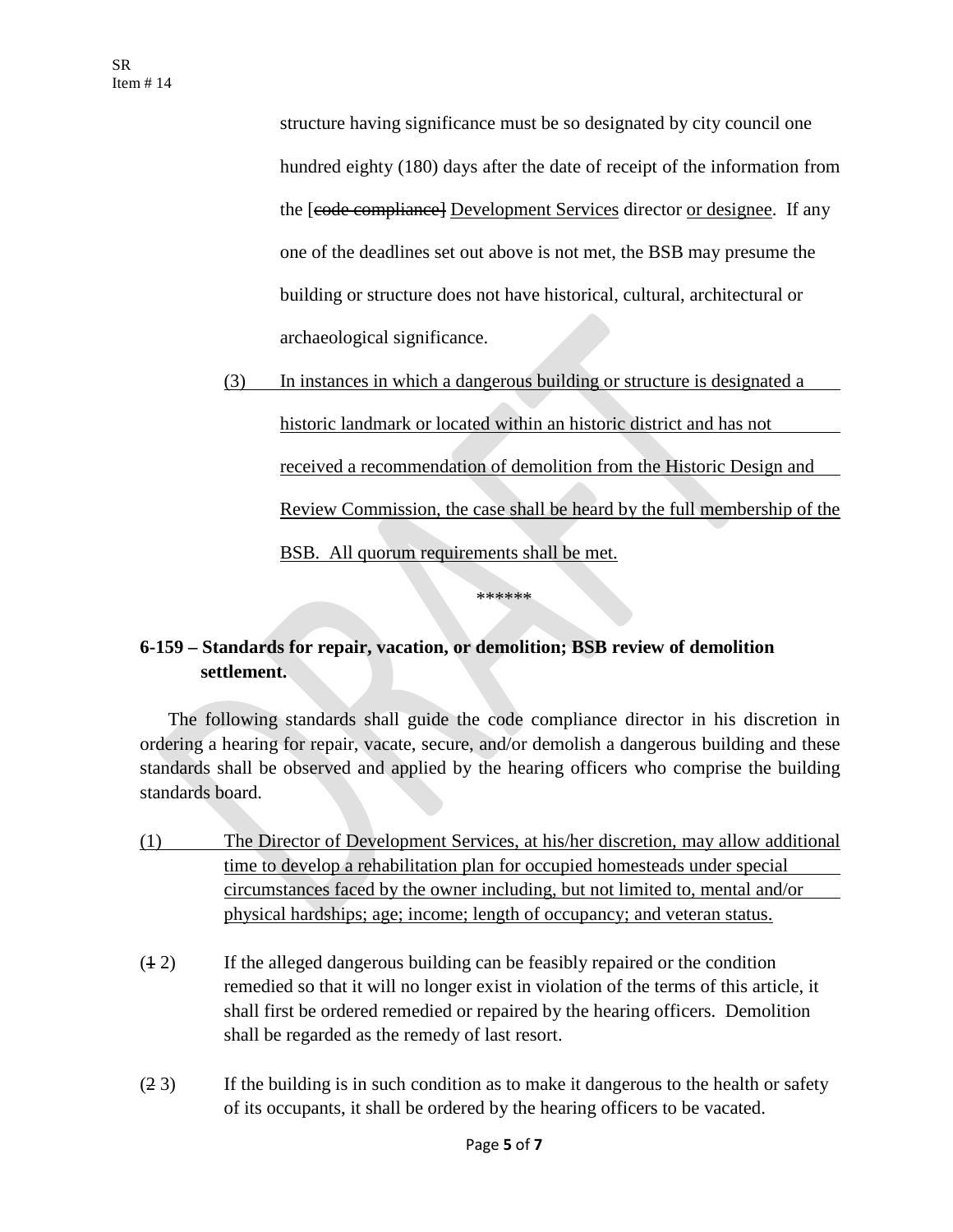- (3 4) In any case where a dangerous building is fifty (50) percent or more damaged or decayed or deteriorated in its structure, or fifty (50) percent or more diminished in its value due to damage, decay, or deterioration, a presumption shall arise that the building cannot be repaired. Such presumption may be appropriately rebutted by the weight of the evidence.
- (4 5) Principals of sound engineering practices shall be respected.
- (5 6) In all cases of settlement in which a responsible party enters into a voluntary demolition agreement to accept city serviced demolition, all settlement agreements shall be reviewed by the BSB prior to execution by a duly authorized city official possessing settlement authority."

**SECTION 2.** Chapter 35 of the City Code of San Antonio, Texas is amended as follows: *Chapter 35, Article VI, Section 35-614 is amended as follows:*

#### **Sec. 35-614. - Demolition.**

**\*\*\***

(b) **Unreasonable Economic Hardship.**

#### **\*\*\***

(3) **Criteria.** The public benefits obtained from retaining the cultural resource must be analyzed and duly considered by the historic and design review commission. As evidence that an unreasonable economic hardship exists, the owner may submit the following information to the historic and design review commission by affidavit:

\*\*\*

D. Construction cost estimates for rehabilitation, restoration, or repair, which shall be broken out by design discipline and construction trade, and shall provide approximate quantities and prices for labor and materials. OHP shall review such estimates for completeness and accuracy, and shall retain outside consultants as needed to provide expert analysis to the HDRC.

\*\*\*

**SECTION 3**. Should any Article, Section, Part, Paragraph, Sentence, Phrase, Clause, or Word of this Ordinance, or any appendix thereof, for any reason, be held illegal, inoperative, or invalid